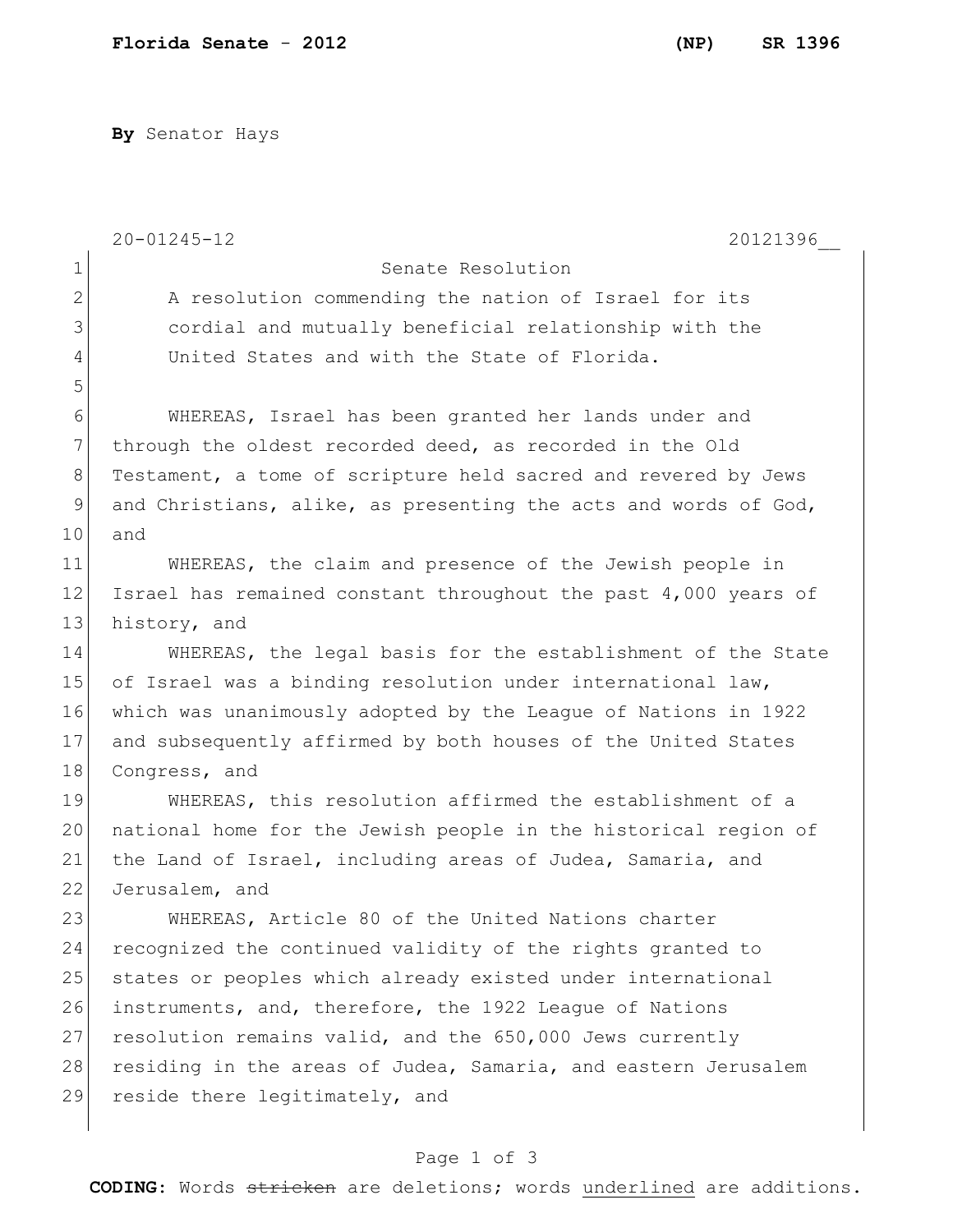|    | $20 - 01245 - 12$<br>20121396                                    |
|----|------------------------------------------------------------------|
| 30 | WHEREAS, Israel declared its independent control and             |
| 31 | governance of these lands on May 14, 1948, with the goal of      |
| 32 | reestablishing its God-given and legally recognized lands as a   |
| 33 | homeland for the Jewish people, and                              |
| 34 | WHEREAS, the United States, having been the first country        |
| 35 | to recognize Israel as an independent nation and as Israel's     |
| 36 | principal ally, has enjoyed a close and mutually beneficial      |
| 37 | relationship with Israel and her people, and                     |
| 38 | WHEREAS, Israel is the greatest friend and ally of the           |
| 39 | United States in the Middle East and the values of our two       |
| 40 | nations are so intertwined that it is impossible to separate one |
| 41 | from the other, and                                              |
| 42 | WHEREAS, there are those in the Middle East who have             |
| 43 | continually sought to destroy Israel, from the time of its       |
| 44 | inception as a state, and those same haters of Israel also hate, |
| 45 | and seek to destroy, the United States, and                      |
| 46 | WHEREAS, the State of Florida and Israel have enjoyed            |
| 47 | cordial and mutually beneficial relations since 1948, a          |
| 48 | friendship that continues to strengthen with each passing year,  |
| 49 | NOW, THEREFORE,                                                  |
| 50 |                                                                  |
| 51 | Be It Resolved by the Senate of the State of Florida:            |
| 52 |                                                                  |
| 53 | That the members of the Senate commend Israel for its            |
| 54 | cordial and mutually beneficial relationship with the United     |
| 55 | States and with the State of Florida and support Israel in its   |
| 56 | legal, historical, moral, and God-given right of self-governance |
| 57 | and self-defense upon the entirety of its own lands, recognizing |
| 58 | that Israel is neither an attacking force nor an occupier of the |
|    |                                                                  |

## Page 2 of 3

**CODING**: Words stricken are deletions; words underlined are additions.